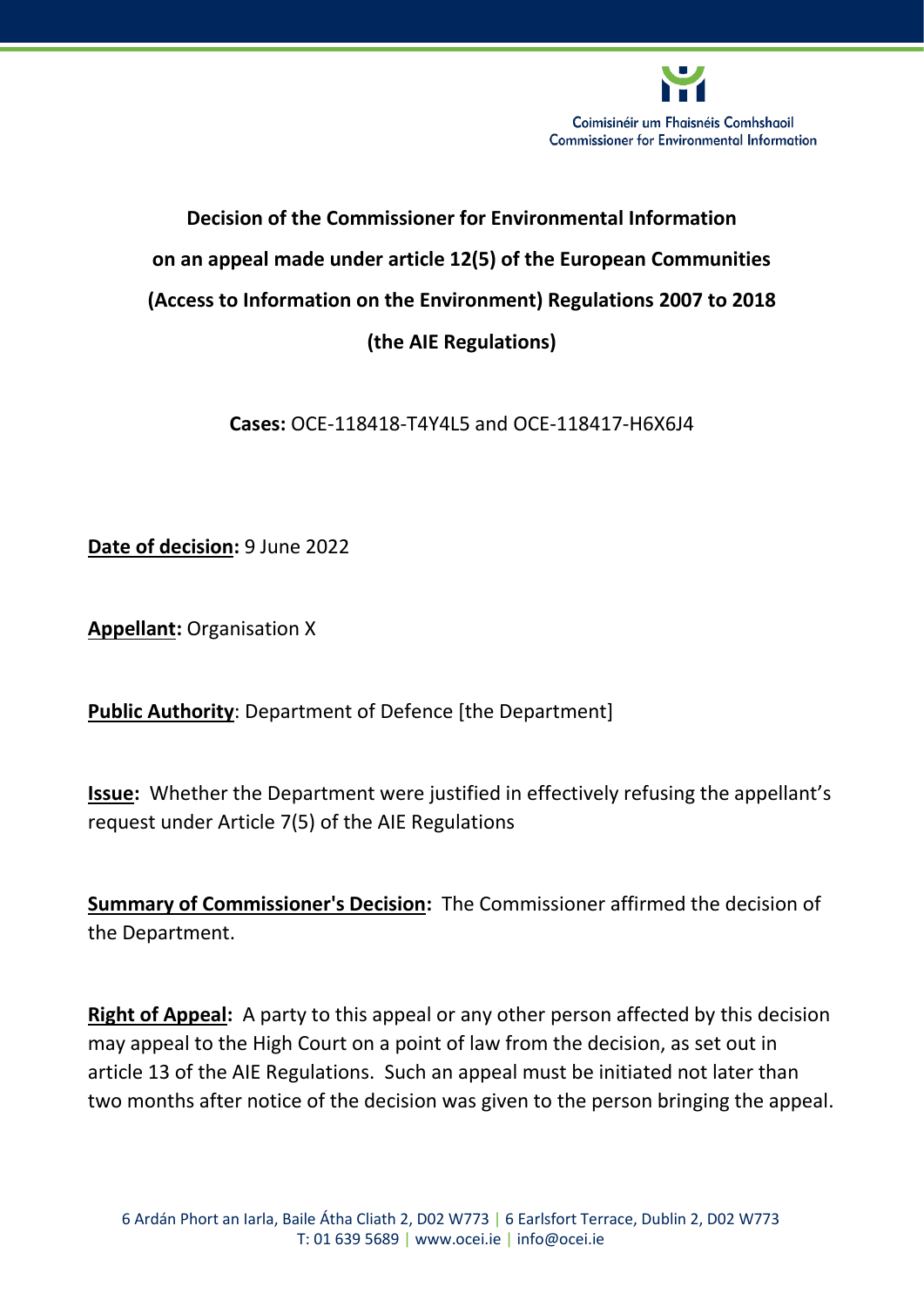

#### **Background**

1. On 12 July 2021, a representative of the appellant organisation made two requests to the Department under the AIE Regulations:

> **OCE-118418-T4Y4L5:** "copies, of :- all correspondence/documentation/pieces of paper generated, and all information known by you, that in any and all ways relate to Contracts you have with/for your procurement of the services of Hogarth Consultants including but not limited to for any and all for the "Curragh Plains Consultancy Study..." and " … conservation study on the Curragh Plains ..." (and/or studies,- as the case maybe-) to the above address."

> **OCE-118417-H6X6J4:** "a list, of :- all correspondence/documentation/pieces of paper generated, and all information known by you, that in any and all ways relate to Contracts you have with/for your procurement of the services of Hogarth Consultants including but not limited to for any and all for the "Curragh Plains Consultancy Study..." and " … conservation study on the Curragh Plains ..." (and/or studies,- as the case maybe-) to the above address. "

- 2. Given that these requests relate to the same information and concern the same parties, I have dealt with the appeals together in the interests of expediency. The requests also travelled together when being dealt with by the public authority.
- 3. The Department refused the requests by letter dated 17 September 2021 under Article 7(5) of the Regulations. The Department informed the appellant that "Kildare County Council is the applicable public authority for documents relating to the contract with Hogarth consultants for the procurement of the Curragh Study".
- 4. The appellant sought an internal review of each refusal on 23 September 2021. The Department responded to these requests, but the response did not constitute internal review decisions under the provisions of the AIE Regulations. The letter was signed by the original decision maker, and did not make a decision on the review. As the appellant did not receive a decision on its requests for an internal review, it appealed the deemed refusals of the requests to my Office on the 26 November 2021. These appeals were accepted on 3 December 2021.
- 5. Following contact from my Office, the Department wrote to the appellant by letters dated 15 December 2021, stating that the information sought was held by another public authority, Kildare County Council and affirming the refusal of each of the appellant's requests. The appellant then appealed these decisions to my Office under the above reference numbers on 20 January 2022.
- 6. I have now completed my review under article 12(5) of the Regulations. In carrying out my review, I have had regard to the submissions made by the appellant and the Department of Defence. In addition, I have had regard to:
	- the Guidance document provided by the Minister for the Environment, Community and Local Government on the implementation of the AIE Regulations (the Minister's Guidance);
	- Directive 2003/4/EC (the AIE Directive), upon which the AIE Regulations are based;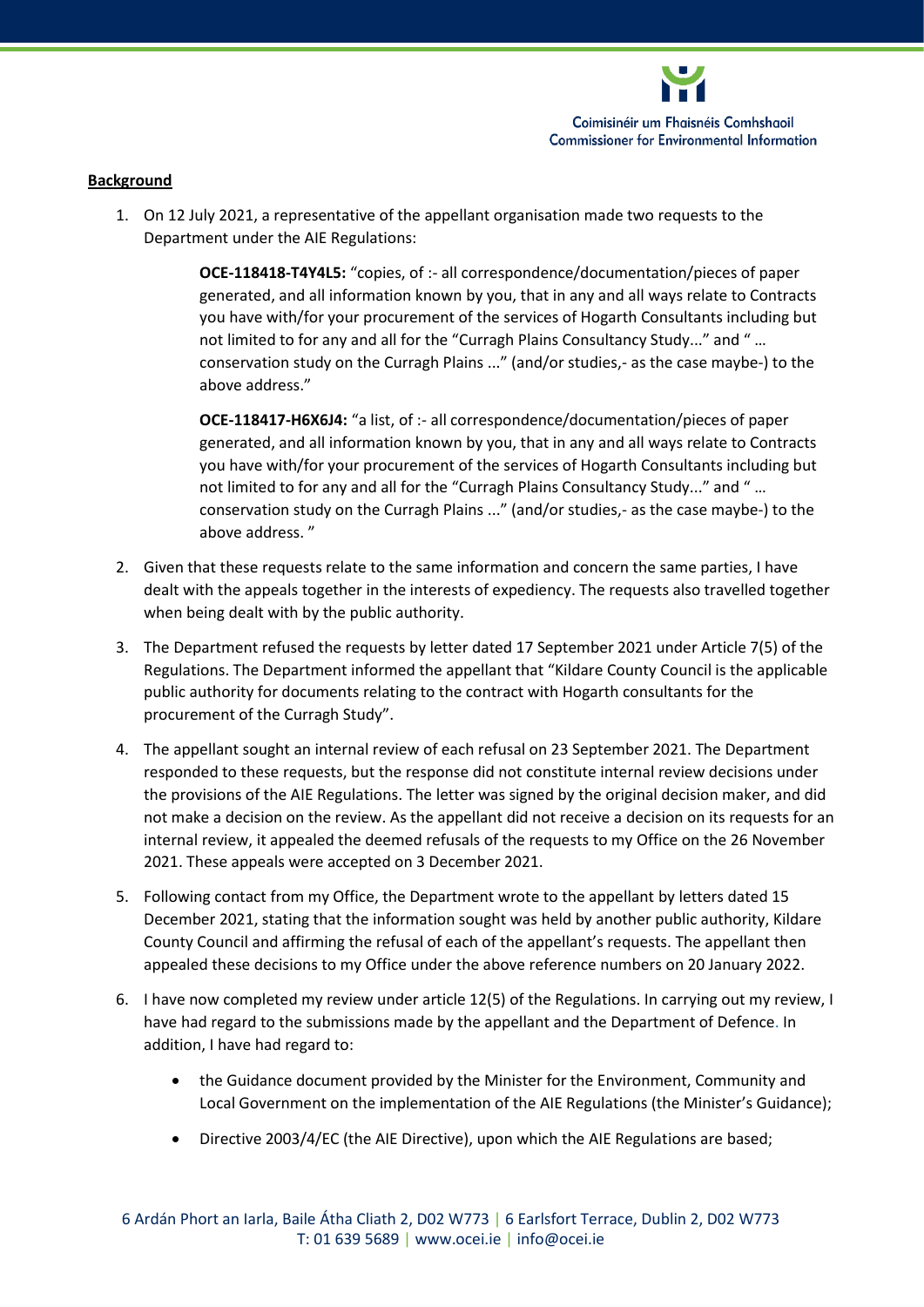

- the 1998 United Nations Economic Commission for Europe Convention on Access to Information, Public Participation in Decision-Making and Access to Justice in Environmental Matters (the Aarhus Convention); and
- The Aarhus Convention—An Implementation Guide (Second edition, June 2014) ('the Aarhus Guide').
- 7. What follows does not comment or make findings on each and every argument advanced but all relevant points have been considered.

## **Scope of Review**

8. The scope of my review is confined to whether the Department was justified in refusing the appellant's requests under Article 7(5) of the Regulations, namely on the basis that it did not hold the information sought.

## **Analysis and Findings**

- 9. As an initial point, it is not satisfactory that the Department did not comply with the timelines under the Regulations when issuing the appellant with decisions on internal review, and that intervention by my Office was required at that stage. It is an unacceptable that my Office was required to remind the Department of its basic obligations under the AIE Regulations. I expect the Department to engage appropriately with appellants throughout the processing of a request under the AIE Regulations.
- 10. Articles 7(5) and 7(6) of the AIE Regulations state:

*"7(5) Where a request is made to a public authority and the information requested is not held by or for the authority concerned, that authority shall inform the applicant as soon as possible that the information is not held by or for it.* 

*7(6) Where sub-article (5) applies and the public authority concerned is aware that the information requested is held by another public authority, it shall as soon as possible— (a) transfer the request to the other public authority and inform the applicant accordingly, or (b) inform the applicant of the public authority to whom it believes the request should be directed."*

- 11. My usual approach to a review where a request has been refused under Article 7(5) of the AIE Regulations is to examine the steps taken by the public authority to search for information that may be held by or for it, which is relevant to the request. This case is somewhat different in that it is the Department's position that the information sought does not exist, as the contract for the Curragh Plains study is between Kildare County Council and the consulting company. It is therefore for the Department to satisfy me that this is the case, and that its response to the appellant was therefore justified under the AIE Regulations.
- 12. My investigator wrote to the Department seeking further information on the arrangements between the Department and Kildare County Council in relation to the Curragh Plains Study. The